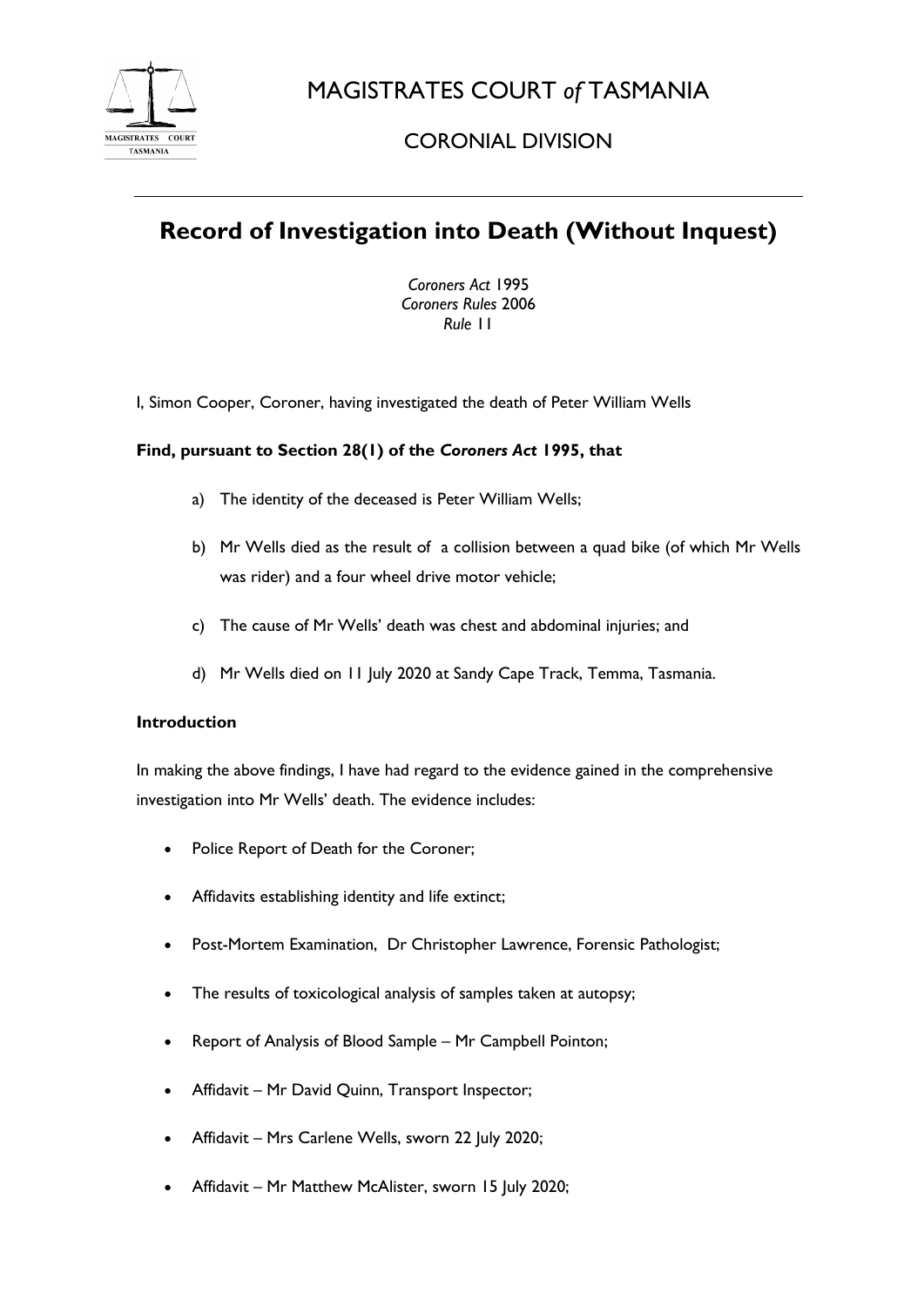- Affidavit Mr Campbell Pointon, sworn 30 August 2020;
- Affidavit Mr Peter Wells, sworn 24 July 2020;
- Affidavit Ms Jackie Catlin, sworn 14 July 2020;
- Affidavit Constable Marcia Gray, sworn 5 August 2020
- Affidavit Sven Mason Tasmania Police (rank not stated) 29 July 2020;
- Affidavit Senior Constable Hayden Barnard, sworn 30 September 2020;
- Affidavit First Class Constable Mark Johnson, sworn 6 August 2020 (and photographs);
- Police Body Worn Camera Footage;
- Crash data;
- Scrambler XP 1000 S vehicle specifications; and
- Medical Records Burnie GP Superclinic.

#### **Circumstances of death**

On Saturday, 11 July 2020, Mr Wells was riding his Polaris Rambler quad bike north on the Sandy Cape Track. He was in the company of a friend, Mr Matthew McAlister.

At the same time, Mr Campbell Pointon was driving a Nissan Patrol four-wheel drive vehicle south on the same track. Mr Pointon had three passengers with him.

About 3 km south of the township of Temma, the quad bike ridden by Mr Wells crested a rise in the track and collided head on with Mr Pointon's Patrol.

Both vehicles came to an immediate stop upon impact.

Mr Wells suffered injuries to which he succumbed almost immediately.

His body was formally identified at the scene and then taken to the Royal Hobart Hospital. At the Royal Hobart Hospital, Forensic Pathologist Dr Christopher Lawrence performed an autopsy. Dr Lawrence found that Mr Wells had suffered massive traumatic injuries including,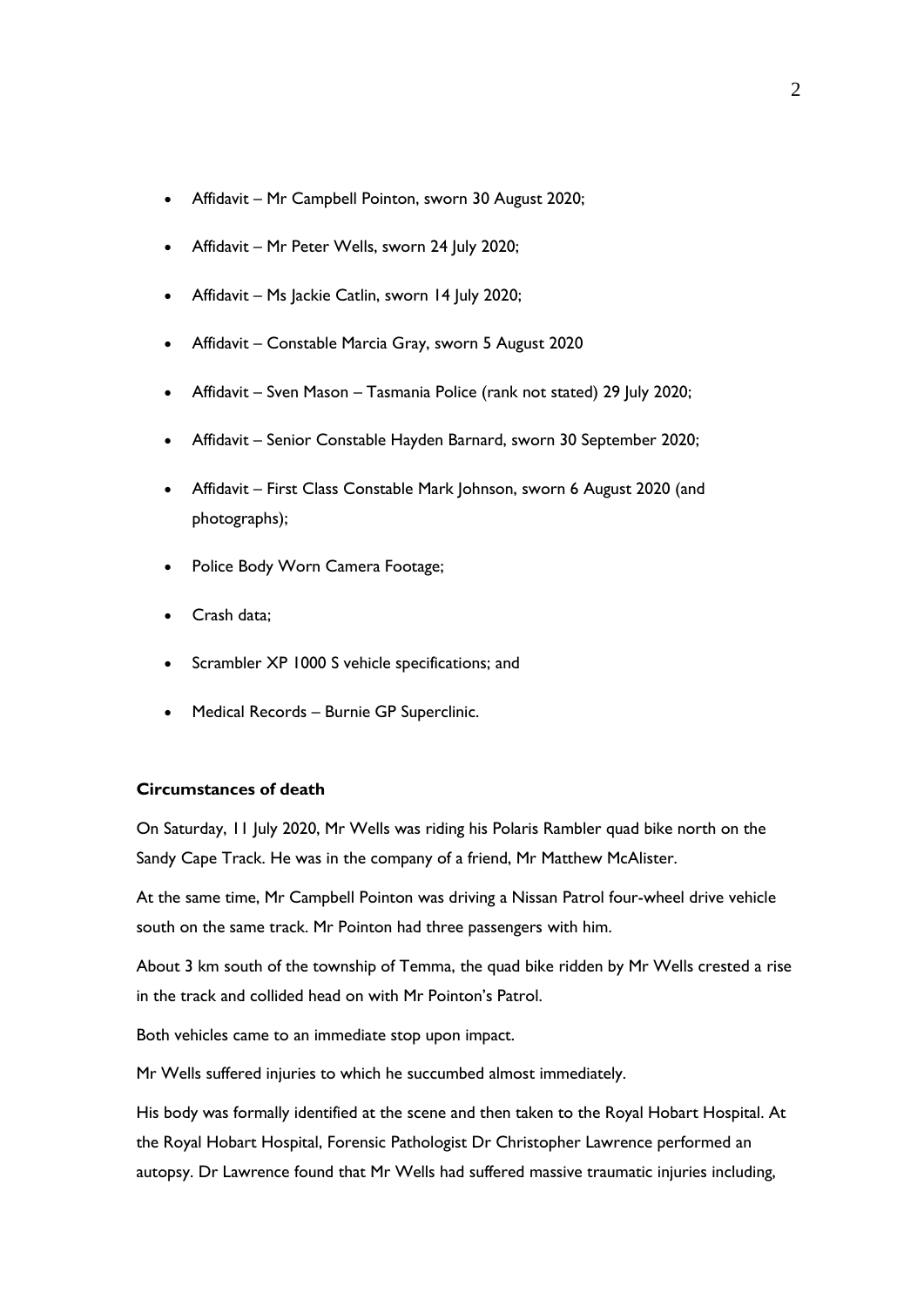relevantly, a lacerated aorta that Dr Lawrence said would have proved "rapidly fatal and was unsurvivable". I accept Dr Lawrence's opinion.

Toxicological analysis of samples taken at autopsy showed therapeutic levels of prescription and "over-the-counter" medication in Mr Wells' body, consistent with the account given by Mr McAlister that he was feeling "off" on 11 July 2020.

Testing of a blood sample given by Mr Pointon after the crash showed that he had alcohol in his system, but not in excess of the legal limit and not at a level that I consider caused or contributed to the happening of the crash.

An inspection of both vehicles involved in the crash did not identify any deficiencies which could have caused or contributed to the happening of the crash.

The weather conditions did not contribute to the happening of the crash.

I note that the Sandy Cape Track where the crash occurred consists of one lane only. Vehicles travelling in opposite directions cannot pass each other. The crash occurred as both vehicles were cresting a rise and thus were hidden from each other.

Mr Wells and Mr Pointon were both experienced with off-road vehicle use. Mr Wells was wearing appropriate protective equipment.

Tasmania Police crash investigators calculated the approximate speed of Mr Wells' quad bike at impact with Mr Pointon's vehicle to be approximately 50 km an hour. This is broadly consistent with Mr McAlister's estimate that Mr Wells had been travelling at about 60 km an hour up the rise. Given the circumstances of the track, and the complete lack of visibility over what was in effect a blind crest, I consider Mr Wells' speed to have been excessive in the circumstances.

#### **Comments and Recommendations**

Senior Constable Barnard, the officer who conducted the investigation, made the point that the use of safety flags, as required for travellers in parts of the Simpson Desert, would assist drivers and riders to identify oncoming vehicles.

It certainly seems clear that if either, or both the Nissan Patrol driven by Mr Pointon and the quad bike ridden by Mr Wells had some type of safety flag then each would have been more visible to the other, and, perhaps, the crash which claimed Mr Wells' life could have been avoided.